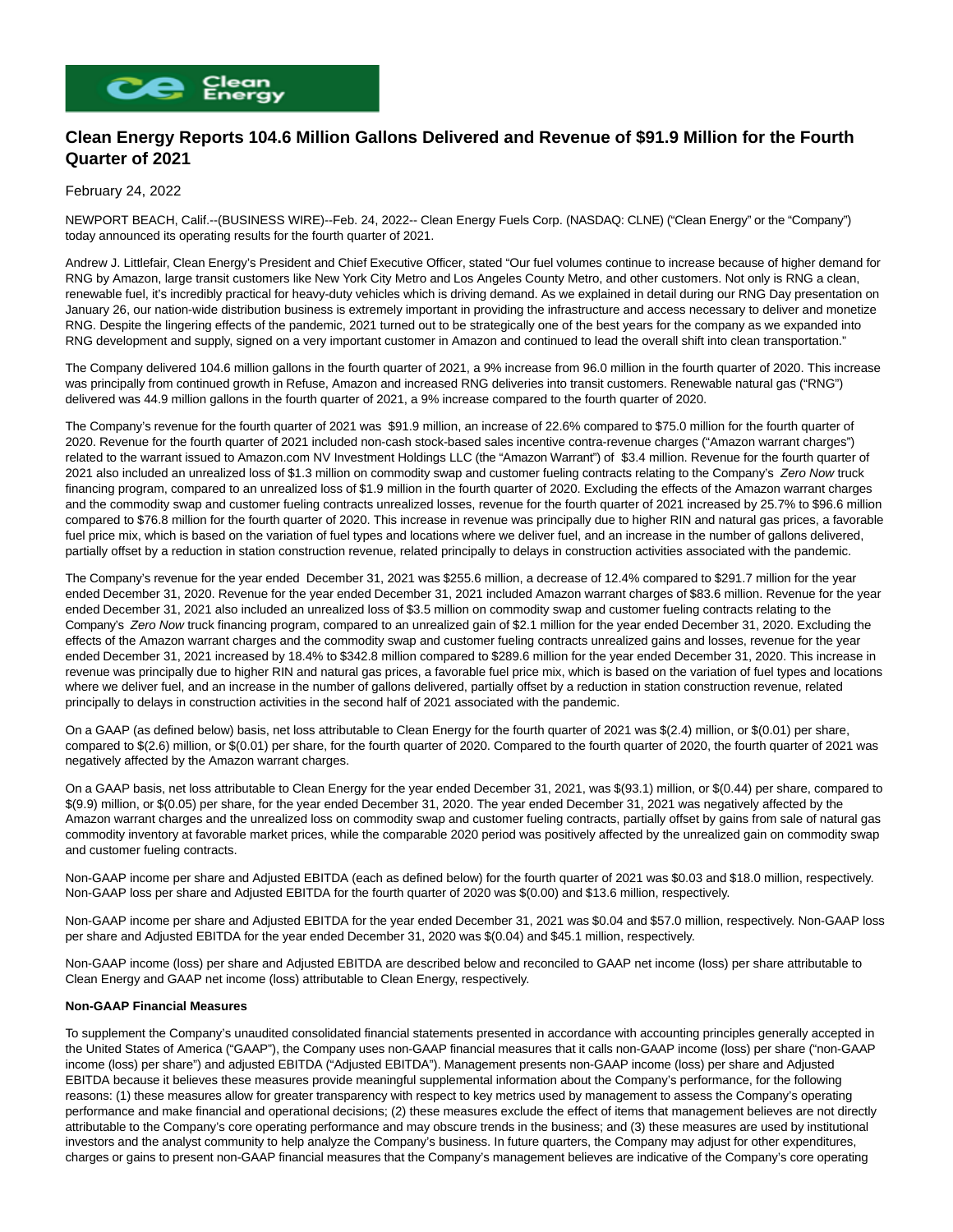#### performance.

Non-GAAP financial measures are limited as an analytical tool and should not be considered in isolation from, or as a substitute for, the Company's GAAP results. The Company expects to continue reporting non-GAAP financial measures, adjusting for the items described below (and/or other items that may arise in the future as the Company's management deems appropriate), and the Company expects to continue to incur expenses, charges or gains like the non-GAAP adjustments described below. Accordingly, unless expressly stated otherwise, the exclusion of these and other similar items in the presentation of non-GAAP financial measures should not be construed as an inference that these costs are unusual, infrequent, or non-recurring. Non-GAAP income (loss) per share and Adjusted EBITDA are not recognized terms under GAAP and do not purport to be an alternative to GAAP income (loss), GAAP income (loss) per share or any other GAAP measure as an indicator of operating performance. Moreover, because not all companies use identical measures and calculations, the Company's presentation of non-GAAP income (loss) per share and Adjusted EBITDA may not be comparable to other similarly titled measures used by other companies.

### **Non-GAAP Income (Loss) Per Share**

Non-GAAP income (loss) per share, which the Company presents as a non-GAAP measure of its performance, is defined as net income (loss) attributable to Clean Energy Fuels Corp., plus Amazon warrant charges, plus stock-based compensation expense, plus (minus) loss (income) from the SAFE&CEC S.r.l. equity method investment, and plus (minus) any loss (gain) from changes in the fair value of derivative instruments, the total of which is divided by the Company's weighted-average common shares outstanding on a diluted basis. The Company's management believes excluding non-cash expenses related to the Amazon warrant charges provides useful information to investors regarding the Company's performance because the Amazon warrant charges are measured based upon a fair value determined using a variety of assumptions and estimates, and the Amazon warrant charges do not impact the Company's operating cash flows related to the delivery and sale of vehicle fuel to its customer. The Company's management believes excluding non-cash expenses related to stock-based compensation provides useful information to investors regarding the Company's performance because of the varying available valuation methodologies, the volatility of the expense (which depends on market forces outside of management's control), the subjectivity of the assumptions and the variety of award types that a company can use, which may obscure trends in a company's core operating performance. Similarly, the Company believes excluding the non-cash results from the SAFE&CEC S.r.l. equity method investment is useful to investors because these charges are not part of or representative of the core operations of the Company. In addition, the Company's management believes excluding the non-cash loss (gain) from changes in the fair value of derivative instruments is useful to investors because the valuation of the derivative instruments is based on a number of subjective assumptions, the amount of the loss or gain is derived from market forces outside of management's control, and the exclusion of these amounts enables investors to compare the Company's performance with other companies that do not use, or use different forms of, derivative instruments.

The table below shows GAAP and non-GAAP income (loss) attributable to Clean Energy per share and also reconciles GAAP net income (loss) attributable to Clean Energy to the non-GAAP net income (loss) attributable to Clean Energy figure used in the calculation of non-GAAP income (loss) per share:

|                                                                           | <b>Three Months Ended</b> |              |      |              |              | <b>Year Ended</b> |      |             |  |  |
|---------------------------------------------------------------------------|---------------------------|--------------|------|--------------|--------------|-------------------|------|-------------|--|--|
|                                                                           |                           | December 31. |      |              | December 31. |                   |      |             |  |  |
| (in thousands, except share and per share data)                           |                           | 2020         | 2021 |              | 2020         |                   |      | 2021        |  |  |
| Net loss attributable to Clean Energy Fuels Corp.                         | S                         | (2,561)      | \$   | $(2,376)$ \$ |              | (9,864)           | £.   | (93, 146)   |  |  |
| Amazon warrant charges                                                    |                           |              |      | 3.404        |              |                   |      | 83.641      |  |  |
| Stock-based compensation                                                  |                           | 435          |      | 4.772        |              | 2.957             |      | 14,994      |  |  |
| Loss (income) from SAFE&CEC S.r.l. equity method investment               |                           | (226)        |      | (620)        |              | 222               |      | (598)       |  |  |
| Loss (gain) from change in fair value of derivative instruments           |                           | 1,880        |      | 1,250        |              | (2, 175)          |      | 3,490       |  |  |
| Non-GAAP net income (loss) attributable to Clean Energy Fuels Corp.       |                           | (472)        | \$   | 6.430        |              | (8,860)           | \$   | 8,381       |  |  |
| Diluted weighted-average common shares outstanding                        |                           | 198.230.811  |      | 226.660.312  |              | 200.657.912       |      | 217.401.748 |  |  |
| GAAP loss attributable to Clean Energy Fuels Corp. per share              | \$                        | $(0.01)$ \$  |      | $(0.01)$ \$  |              | (0.05)            | - \$ | (0.44)      |  |  |
| Non-GAAP income (loss) attributable to Clean Energy Fuels Corp. per share | \$                        | $\sim$       | S    | 0.03         | \$.          | (0.04)            |      | 0.04        |  |  |

### **Adjusted EBITDA**

Adjusted EBITDA, which the Company presents as a non-GAAP measure of its performance, is defined as net income (loss) attributable to Clean Energy, plus (minus) income tax expense (benefit), plus interest expense, minus interest income, plus depreciation and amortization expense, plus Amazon warrant charges, plus stock-based compensation expense, plus (minus) loss (income) from the SAFE&CEC equity method investment, and plus (minus) any loss (gain) from changes in the fair value of derivative instruments. The Company's management believes Adjusted EBITDA provides useful information to investors regarding the Company's performance for the same reasons discussed above with respect to non-GAAP income (loss) per share. In addition, management internally uses Adjusted EBITDA to determine elements of executive and employee compensation.

The table below shows Adjusted EBITDA and also reconciles this figure to GAAP net income (loss) attributable to Clean Energy:

|                                                             |              | <b>Three Months Ended</b> |    |         |              |         | <b>Year Ended</b> |           |  |  |  |  |
|-------------------------------------------------------------|--------------|---------------------------|----|---------|--------------|---------|-------------------|-----------|--|--|--|--|
|                                                             | December 31. |                           |    |         | December 31. |         |                   |           |  |  |  |  |
| (in thousands)                                              |              | 2020                      |    | 2021    |              | 2020    |                   | 2021      |  |  |  |  |
| Net loss attributable to Clean Energy Fuels Corp.           | æ            | (2,561)                   | \$ | (2,376) | - \$         | (9,864) | - \$              | (93, 146) |  |  |  |  |
| Income tax expense                                          |              | 74                        |    | (80)    |              | 309     |                   | 119       |  |  |  |  |
| Interest expense                                            |              | 2.288                     |    | 954     |              | 7.348   |                   | 4,430     |  |  |  |  |
| Interest income                                             |              | (264)                     |    | (254)   |              | (1,345) |                   | (1,082)   |  |  |  |  |
| Depreciation and amortization                               |              | 11,964                    |    | 10,976  |              | 47,682  |                   | 45,184    |  |  |  |  |
| Amazon warrant charges                                      |              |                           |    | 3.404   |              |         |                   | 83.641    |  |  |  |  |
| Stock-based compensation                                    |              | 435                       |    | 4.772   |              | 2.957   |                   | 14,994    |  |  |  |  |
| Loss (income) from SAFE&CEC S.r.l. equity method investment |              | (226)                     |    | (620)   |              | 222     |                   | (598)     |  |  |  |  |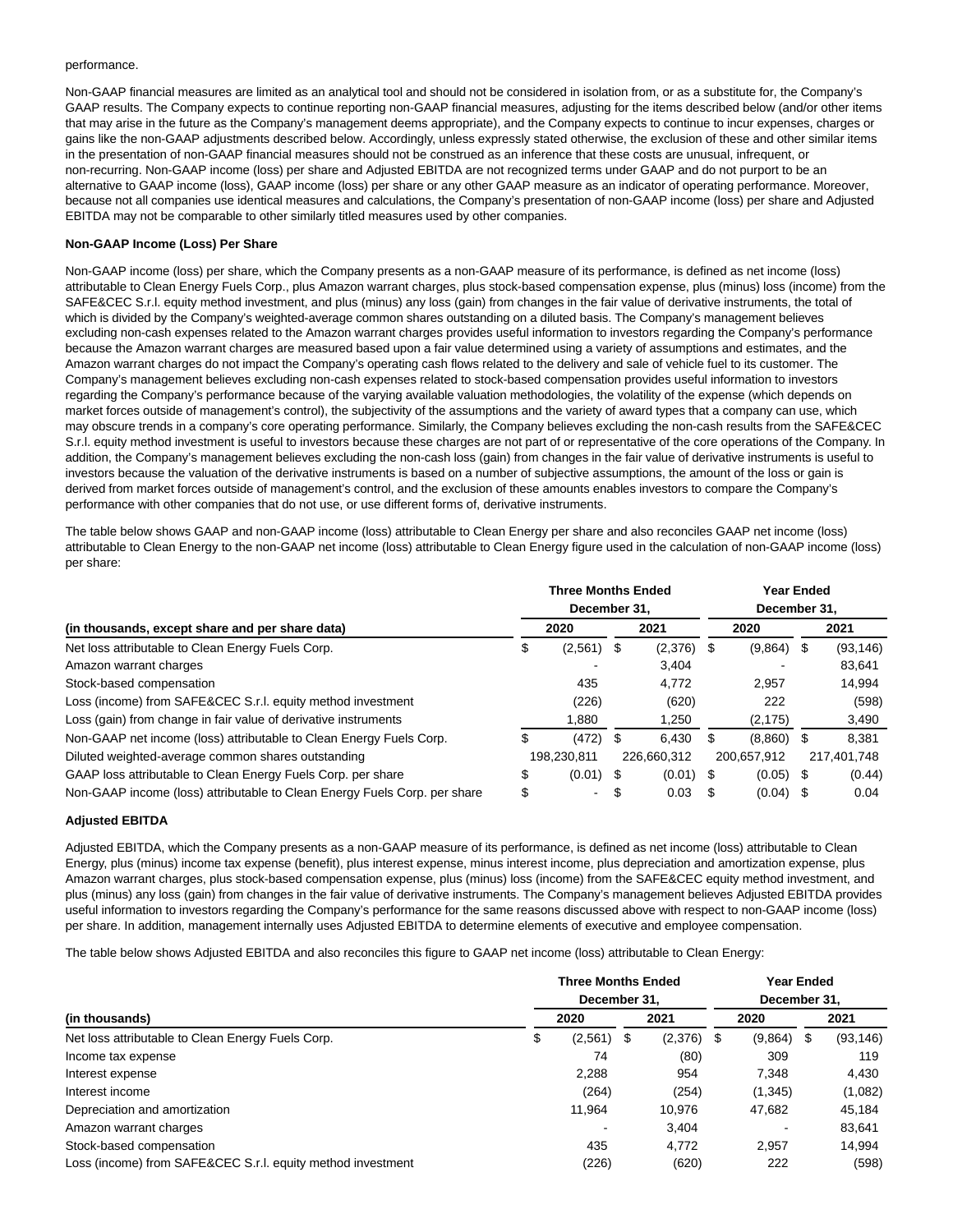| Loss (gain) from change in fair value of derivative instruments | .880   | .250   |        | 3.490  |
|-----------------------------------------------------------------|--------|--------|--------|--------|
| <b>Adiusted EBITDA</b>                                          | 13.590 | 18.026 | 45.134 | 57.032 |

## **Definition of "Gallons Delivered"**

The Company defines "gallons delivered" as its gallons sold as compressed natural gas ("CNG") and liquefied natural gas ("LNG"), along with its gallons associated with providing operations and maintenance services, in each case delivered to its customers in the applicable period, plus the Company's proportionate share of gallons delivered by joint ventures in the applicable period. RNG sold as vehicle fuel is included in the CNG or LNG amounts as applicable based on the form in which it was sold.

| Gallons of RNG delivered (in millions) | <b>Three Months Ended</b><br>December 31. |      | <b>Year Ended</b><br>December 31, |       |  |
|----------------------------------------|-------------------------------------------|------|-----------------------------------|-------|--|
|                                        | 2020                                      | 2021 | 2020                              | 2021  |  |
| <b>CNG</b>                             | 34.1                                      | 39.3 | 124.4                             | 146.0 |  |
| <b>LNG</b>                             | 7.1                                       | 5.6  | 28.9                              | 21.0  |  |
| Total                                  | 41.2                                      | 44.9 | 153.3                             | 167.0 |  |

The table below shows gallons delivered for the three months and years ended December 31, 2020 and 2021:

|                                        | <b>Three Months Ended</b><br>December 31, |       | <b>Year Ended</b><br>December 31, |       |  |
|----------------------------------------|-------------------------------------------|-------|-----------------------------------|-------|--|
| <b>Gallons Delivered (in millions)</b> | 2020                                      | 2021  | 2020                              | 2021  |  |
| <b>CNG</b>                             | 81.2                                      | 90.7  | 321.0                             | 347.4 |  |
| <b>LNG</b>                             | 14.8                                      | 13.9  | 61.5                              | 55.2  |  |
| Total                                  | 96.0                                      | 104.6 | 382.5                             | 402.6 |  |

### **Sources of Revenue**

\_\_\_\_\_\_\_\_\_\_\_\_\_\_\_\_\_\_\_\_\_\_\_\_\_\_\_\_\_

The following table shows the Company's sources of revenue for the three months and years ended December 31, 2020 and 2021:

| Revenue (in millions)<br>Volume-related (1) (2) | <b>Three Months Ended</b><br>December 31. |           |  |            |  | <b>Year Ended</b><br>December 31. |
|-------------------------------------------------|-------------------------------------------|-----------|--|------------|--|-----------------------------------|
|                                                 | 2020                                      | 2021      |  | 2020       |  | 2021                              |
|                                                 | $62.9$ \$                                 | 83.0 \$   |  | 245.3 \$   |  | 218.5                             |
| Station construction sales                      | 7.1                                       | 3.2       |  | 26.6       |  | 16.4                              |
| AFTC                                            | 5.0                                       | 5.7       |  | 19.8       |  | 20.7                              |
| Total revenue                                   | 75.0 <sup>5</sup>                         | $91.9$ \$ |  | $291.7$ \$ |  | 255.6                             |

(1) For the three months and year ended December 31, 2021, volume-related revenue includes an unrealized (loss) from the change in fair value of commodity swap and customer fueling contracts of \$(1.3) million and \$(3.5) million, respectively. For the three months and year ended December 31, 2020, volume-related revenue includes an unrealized gain (loss) from the change in fair value of commodity swap and customer fueling contracts of \$(1.9) million and \$2.1 million, respectively.

(2) Includes \$3.4 million and \$83.6 million of Amazon warrant contra-revenue charges for the three months and year ended December 31, 2021, respectively.

### **2022 Outlook**

GAAP net loss for 2022 is expected to be approximately (\$57) million, assuming no unrealized gains or losses on commodity swap and customer contracts relating to the Company's Zero Now truck financing program, and including Amazon warrant charges estimated to be \$44 million. Changes in diesel and natural gas market conditions resulting in unrealized gains or losses on the Company's commodity swap and customer contracts relating to the Company's Zero Now truck financing program, and significant variations in the vesting by Amazon of the Amazon warrants could significantly affect the Company's estimated GAAP net loss for 2022. Adjusted EBITDA for 2022 is estimated to be \$65 million. These expectations exclude the impact of any acquisitions, divestitures, new joint ventures, transactions or other extraordinary events including a deterioration in, slower or lack of any recovery from the COVID-19 pandemic. Additionally, the expectations regarding 2022 Adjusted EBITDA assumes the calculation of this non-GAAP financial measure in the same manner as described above and adding back the estimated Amazon warrant charges described above and without adjustments for any other items that may arise during 2022 that management deems appropriate to exclude. These expectations are forward-looking statements and are qualified by the statement under "Safe Harbor Statement" below.

| (in thousands)                                                  | 2022 Outlook   |
|-----------------------------------------------------------------|----------------|
| GAAP Net income (loss) attributable to Clean Energy Fuels Corp. | \$<br>(57,000) |
| Income tax expense (benefit)                                    | -0-            |
| Interest expense                                                | 9.400          |
| Interest income                                                 | (1,050)        |
| Depreciation and amortization                                   | 49.000         |
| Stock-based compensation                                        | 20.350         |
| Loss (income) from SAFE&CEC S.r.l. equity method investment     | $-0-$          |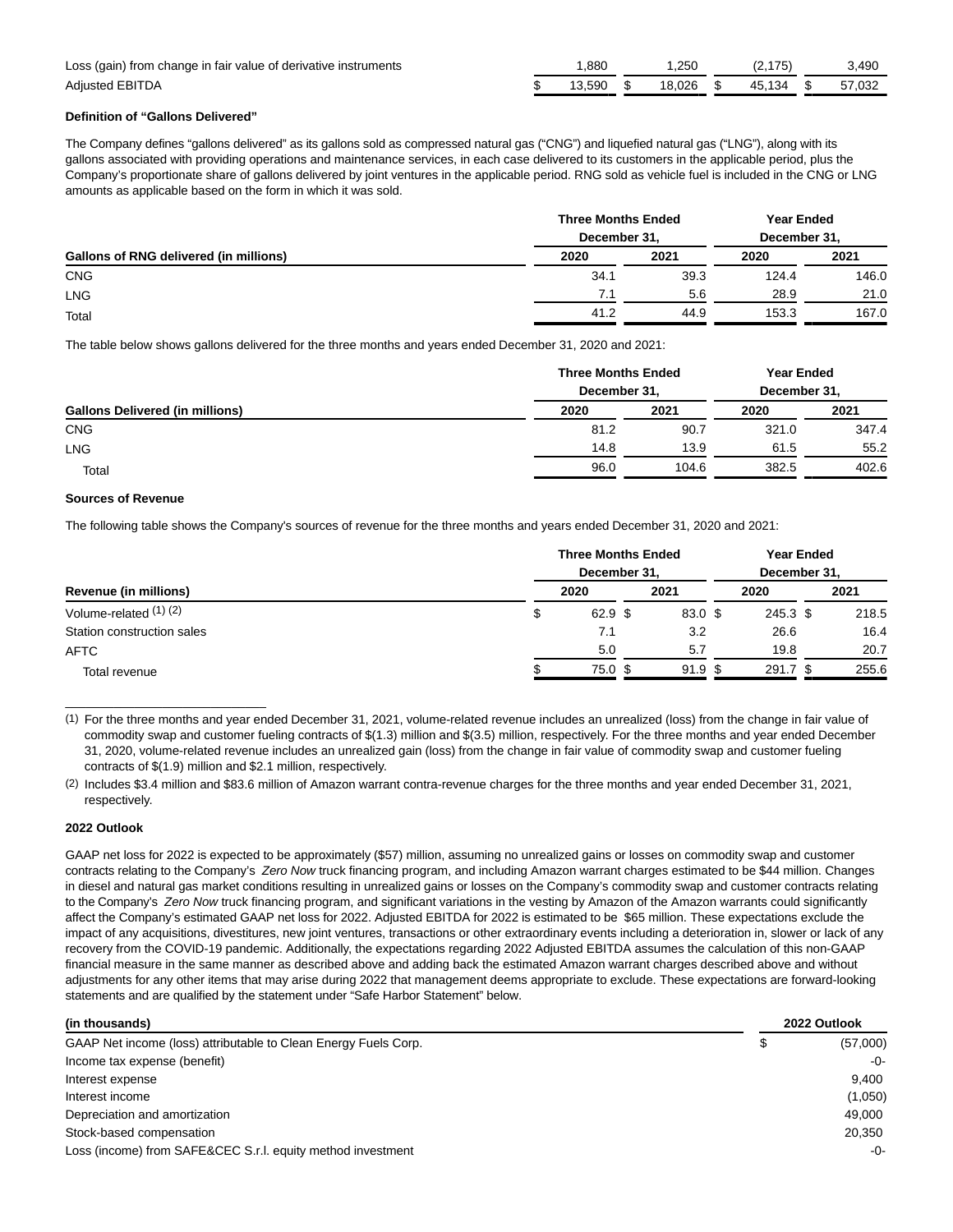#### **Today's Conference Call**

The Company will host an investor conference call today at 4:30 p.m. Eastern time (1:30 p.m. Pacific). Investors interested in participating in the live call can dial 1.844.826.3033 from the U.S. and international callers can dial 1.412.317.5185. A telephone replay will be available approximately two hours after the call concludes through Thursday, March 24, 2022 by dialing 1.844.512.2921 from the U.S., or 1.412.317.6671 from international locations, and entering Replay Pin Number 10163651. There also will be a simultaneous, live webcast available on the Investor Relations section of the Company's web site at [www.cleanenergyfuels.com,](https://cts.businesswire.com/ct/CT?id=smartlink&url=http%3A%2F%2Fwww.cleanenergyfuels.com&esheet=52584630&newsitemid=20220223006282&lan=en-US&anchor=www.cleanenergyfuels.com&index=1&md5=7e52c8033f1e86b843d80da978ca1d0b) which will be available for replay for 30 days.

#### **About Clean Energy Fuels Corp.**

Clean Energy Fuels Corp. is the country's largest provider of the cleanest fuel for the transportation market. Our mission is to decarbonize transportation through the development and delivery of [renewable natural gas \(](https://cts.businesswire.com/ct/CT?id=smartlink&url=https%3A%2F%2Fwww.cleanenergyfuels.com%2F%23why-rng&esheet=52584630&newsitemid=20220223006282&lan=en-US&anchor=renewable+natural+gas&index=2&md5=fd7527238ca4d51a1e6000c8b43ac23e)RNG), a sustainable fuel derived from organic waste. Clean Energy allows thousands of vehicles, from airport shuttles to city buses to waste and heavy-duty trucks, to reduce their amount of climate-harming greenhouse gas. We operate a vast [network o](https://cts.businesswire.com/ct/CT?id=smartlink&url=https%3A%2F%2Fwww.cnglngstations.com%2F&esheet=52584630&newsitemid=20220223006282&lan=en-US&anchor=network&index=3&md5=6ddd75a9deb920b913d1bf9e1561574d)f fueling stations across the U.S. and Canada. Visi[t www.cleanenergyfuels.com a](https://cts.businesswire.com/ct/CT?id=smartlink&url=https%3A%2F%2Fwww.cleanenergyfuels.com%2F&esheet=52584630&newsitemid=20220223006282&lan=en-US&anchor=www.cleanenergyfuels.com&index=4&md5=c9971c9d6c7462bda7f805878614cc69)nd follow **[@ce\\_renewables o](https://cts.businesswire.com/ct/CT?id=smartlink&url=https%3A%2F%2Fmobile.twitter.com%2Fce_renewables&esheet=52584630&newsitemid=20220223006282&lan=en-US&anchor=%40ce_renewables&index=5&md5=ab3fbef8df7f099c8db12f3d5b028e97)n Twitter.** 

#### **Safe Harbor Statement**

This press release contains forward-looking statements within the meaning of Section 27A of the Securities Act of 1933, as amended, and Section 21E of the Securities Exchange Act of 1934, as amended, including statements about, among other things, our fiscal 2022 outlook, our volume growth, customer expansion, production sources, joint ventures, and the benefits of our fuels.

Forward-looking statements are statements other than historical facts and relate to future events or circumstances or the Company's future performance, and they are based on the Company's current assumptions, expectations and beliefs concerning future developments and their potential effect on the Company and its business. As a result, actual results, performance or achievements and the timing of events could differ materially from those anticipated in or implied by these forward-looking statements as a result of many factors including, among others: the COVID-19 pandemic and the measures taken to prevent its spread and the related impact on our operations, liquidity and financial condition; the willingness of fleets and other consumers to adopt natural gas as a vehicle fuel, and the rate and level of any such adoption; the Company's ability to capture a substantial share of the market for alternative vehicle fuels and vehicle fuels generally and otherwise compete successfully in these markets; the potential adoption of government policies or programs or increased publicity or popular sentiment in favor of other vehicle fuels; the market's perception of the benefits of RNG and conventional natural gas relative to other alternative vehicle fuels; natural gas vehicle and engine cost, fuel usage, availability, quality, safety, convenience, design, performance and residual value, as well as operator perception with respect to these factors, in general and in the Company's key customer markets, including heavy-duty trucking; the Company's ability to manage and grow its RNG business, including its ability to procure adequate supplies of RNG and generate revenues from sales of such RNG; the Company and its suppliers' ability to successfully develop and operate projects and produce expected volumes of RNG; the potential commercial viability of livestock waste and dairy farm projects to produce RNG; the Company's history of net losses and the possibility the Company incurs additional net losses in the future; the Company's and its partners' ability to acquire, finance, construct and develop other commercial projects; the Company's ability to invest in hydrogen stations or modify its fueling stations to reform its RNG to fuel hydrogen and electric vehicles; the Company's ability to realize the expected benefits from the commercial arrangement with Amazon and related transactions; future supply, demand, use and prices of crude oil, gasoline, diesel, natural gas, and other vehicle fuels, including overall levels of and volatility in these factors; changes in the competitive environment in which we operate, including potentially increasing competition in the market for vehicle fuels generally; the Company's ability to manage and grow its business of transporting and selling CNG for non-vehicle purposes via virtual natural gas pipelines and interconnects, as well as its station design and construction activities; construction, permitting and other factors that could cause delays or other problems at station construction projects; the Company's ability to execute and realize the intended benefits of any acquisitions, divestitures, investments or other strategic relationships or transactions; future availability of and our access to additional capital, which may include debt or equity financing, in the amounts and at the times needed to fund growth in the Company's business and the repayment of its debt obligations (whether at or before their due dates) or other expenditures, as well as the terms and other effects of any such capital raising transaction; the Company's ability to generate sufficient cash flows to repay its debt obligations as they come due; the availability of environmental, tax and other government regulations, programs and incentives that promote natural gas, such as AFTC, or other alternatives as a vehicle fuel, including long-standing support for gasoline- and diesel-powered vehicles and growing support for electric and hydrogen-powered vehicles that could result in programs or incentives that favor these or other vehicles or vehicle fuels over natural gas; the Company's ability to comply with various registration and regulatory requirements related to its RNG projects; the effect of, or potential for changes to greenhouse gas emissions requirements or other environmental regulations applicable to vehicles powered by gasoline, diesel, natural gas or other vehicle fuels and crude oil and natural gas fueling, drilling, production, transportation or use; the Company's ability to manage the safety and environmental risks inherent in its operations; the Company's compliance with all applicable government regulations; the impact of the foregoing on the trading price of the Company's common stock; and general political, regulatory, economic and market conditions.

The forward-looking statements made in this press release speak only as of the date of this press release and the Company undertakes no obligation to update publicly such forward-looking statements to reflect subsequent events or circumstances, except as otherwise required by law. The Company's periodic reports filed with the Securities and Exchange Commission [\(www.sec.gov\),](https://cts.businesswire.com/ct/CT?id=smartlink&url=http%3A%2F%2Fwww.sec.gov&esheet=52584630&newsitemid=20220223006282&lan=en-US&anchor=www.sec.gov&index=6&md5=cb5aa341723a993d648c35f13d68414b) including its Annual Report on Form 10-K for the year ended December 31, 2021 that the Company expects to file with the Securities and Exchange Commission on February 24, 2022, contain additional information about these and other risk factors that may cause actual results to differ materially from the forward-looking statements contained in this press release, and such risk factors may be amended, supplemented or superseded from time to time by other reports the Company files with the Securities and Exchange Commission.

> **Clean Energy Fuels Corp. and Subsidiaries Consolidated Balance Sheets (In thousands, except share and per share data)**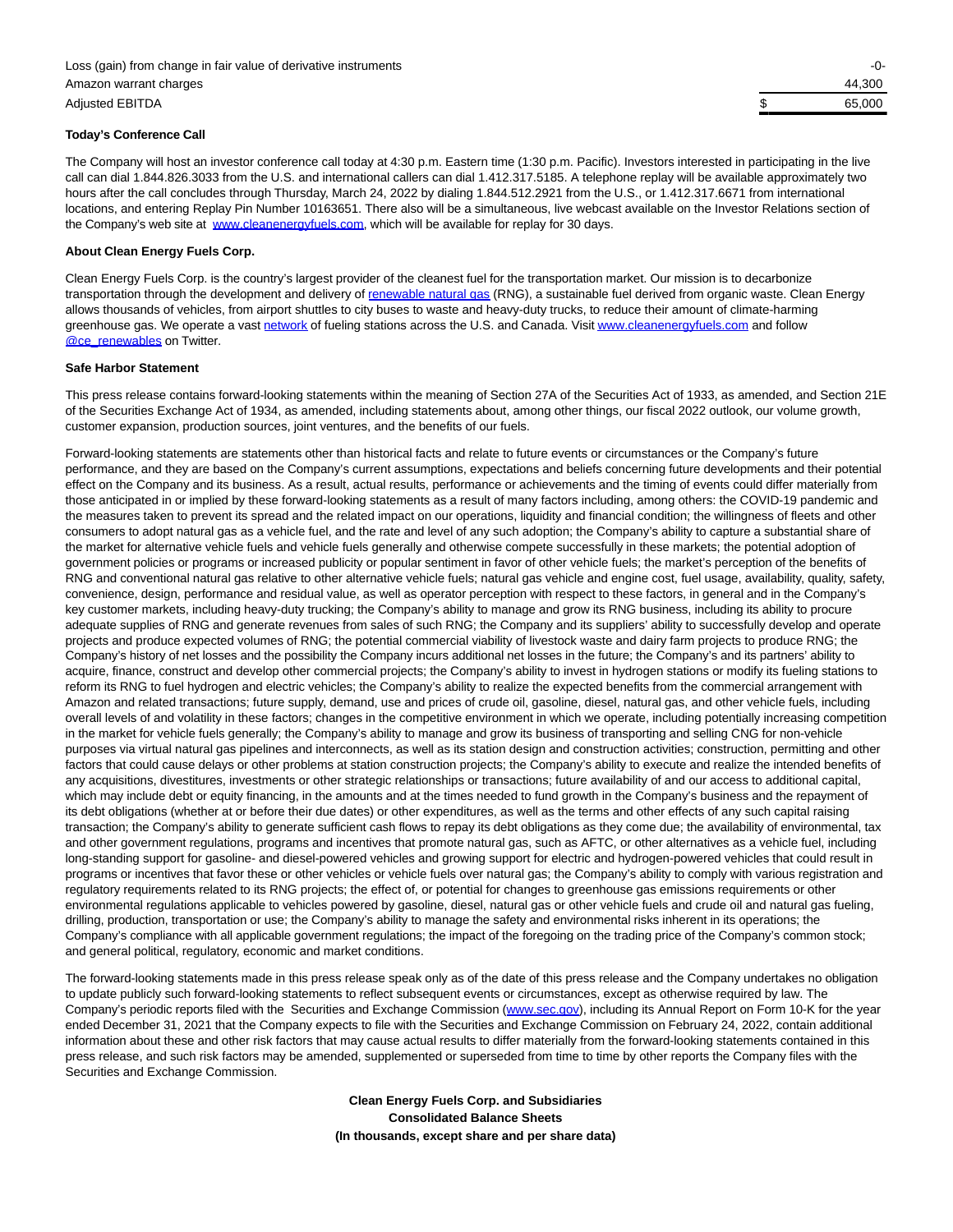|                                                                                                                | December 31,  |    | December 31,    |  |
|----------------------------------------------------------------------------------------------------------------|---------------|----|-----------------|--|
|                                                                                                                | 2020          |    | 2021            |  |
| <b>Assets</b>                                                                                                  |               |    |                 |  |
| Current assets:                                                                                                |               |    |                 |  |
| Cash and cash equivalents                                                                                      | \$<br>108,977 | \$ | 99,448          |  |
| Short-term investments                                                                                         | 29,528        |    | 129,722         |  |
| Accounts receivable, net of allowance of \$1,335 and \$1,205 as of December 31, 2020 and 2021, respectively    | 61,784        |    | 87,433          |  |
| Other receivables                                                                                              | 23,655        |    | 24,447          |  |
| Inventory                                                                                                      | 28,100        |    | 31,302          |  |
| Prepaid expenses and other current assets                                                                      | 9,404         |    | 37,584          |  |
| Derivative assets, related party                                                                               | 1,591         |    |                 |  |
| Total current assets                                                                                           | 263,039       |    | 409,936         |  |
| Operating lease right-of-use assets                                                                            | 25,967        |    | 42,537          |  |
| Land, property and equipment, net                                                                              | 290,911       |    | 261,761         |  |
| Restricted cash                                                                                                | 11,000        |    | 7,008           |  |
| Notes receivable and other long-term assets, net                                                               | 27,299        |    | 56,189          |  |
| Long-term portion of derivative assets, related party                                                          | 4,057         |    |                 |  |
| Investments in other entities                                                                                  | 27,962        |    | 109,811         |  |
| Goodwill                                                                                                       | 64,328        |    | 64,328          |  |
| Intangible assets, net                                                                                         | 464           |    | 5,500           |  |
| Total assets                                                                                                   | \$<br>715,027 | \$ | 957,070         |  |
| <b>Liabilities and Stockholders' Equity</b>                                                                    |               |    |                 |  |
| Current liabilities:                                                                                           |               |    |                 |  |
| Current portion of debt                                                                                        | \$<br>3,592   | \$ | 12,845          |  |
| Current portion of finance lease obligations                                                                   | 840           |    | 846             |  |
| Current portion of operating lease obligations                                                                 | 2,822         |    | 3,551           |  |
| Accounts payable                                                                                               | 17,310        |    | 24,352          |  |
| <b>Accrued liabilities</b>                                                                                     | 52,637        |    | 75,159          |  |
| Deferred revenue                                                                                               | 2,642         |    | 7,251           |  |
| Derivative liabilities, related party                                                                          |               |    | 1,900           |  |
| Total current liabilities                                                                                      | 79,843        |    | 125,904         |  |
| Long-term portion of debt                                                                                      | 82,088        |    | 23,215          |  |
| Long-term portion of finance lease obligations                                                                 | 2,552         |    | 2,427           |  |
|                                                                                                                | 23,698        |    |                 |  |
| Long-term portion of operating lease obligations<br>Long-term portion of derivative liabilities, related party |               |    | 39,431<br>2,483 |  |
| Other long-term liabilities                                                                                    | 3,996         |    | 8,199           |  |
|                                                                                                                |               |    |                 |  |
| <b>Total liabilities</b>                                                                                       | 192,177       |    | 201,659         |  |
| Commitments and contingencies                                                                                  |               |    |                 |  |
| Stockholders' equity:                                                                                          |               |    |                 |  |
| Preferred stock, \$0.0001 par value. 1,000,000 shares authorized; no shares issued and outstanding             |               |    |                 |  |
| Common stock, \$0.0001 par value. 304,000,000 and 454,000,000 shares authorized; 198,491,204 shares and        |               |    |                 |  |
| 222,684,923 shares issued and outstanding as of December 31, 2020 and 2021, respectively                       | 20            |    | 22              |  |
| Additional paid-in capital                                                                                     | 1,191,791     |    | 1,519,918       |  |
| Accumulated deficit                                                                                            | (678,096)     |    | (771, 242)      |  |
| Accumulated other comprehensive loss                                                                           | (209)         |    | (1,622)         |  |
| Total Clean Energy Fuels Corp. stockholders' equity                                                            | 513,506       |    | 747,076         |  |
| Noncontrolling interest in subsidiary                                                                          | 9,344         |    | 8,335           |  |
| Total stockholders' equity                                                                                     | 522,850       |    | 755,411         |  |
| Total liabilities and stockholders' equity                                                                     | 715,027       | \$ | 957,070         |  |
|                                                                                                                |               |    |                 |  |

# **Clean Energy Fuels Corp. and Subsidiaries**

**Consolidated Statements of Operations**

**(In thousands, except share and per share data; Unaudited)**

|                 |    | <b>Three Months Ended</b><br>December 31, |    |        |      | <b>Year Ended</b> |  |         |  |
|-----------------|----|-------------------------------------------|----|--------|------|-------------------|--|---------|--|
|                 |    |                                           |    |        |      | December 31.      |  |         |  |
|                 |    | 2020                                      |    | 2021   |      | 2020              |  | 2021    |  |
| Revenue:        |    |                                           |    |        |      |                   |  |         |  |
| Product revenue | \$ | 65.516                                    | \$ | 80.052 | - \$ | 251.954           |  | 213,133 |  |
| Service revenue |    | 9.442                                     |    | 11.876 |      | 39.770            |  | 42,513  |  |
| Total revenue   |    | 74.958                                    |    | 91.928 |      | 291.724           |  | 255,646 |  |